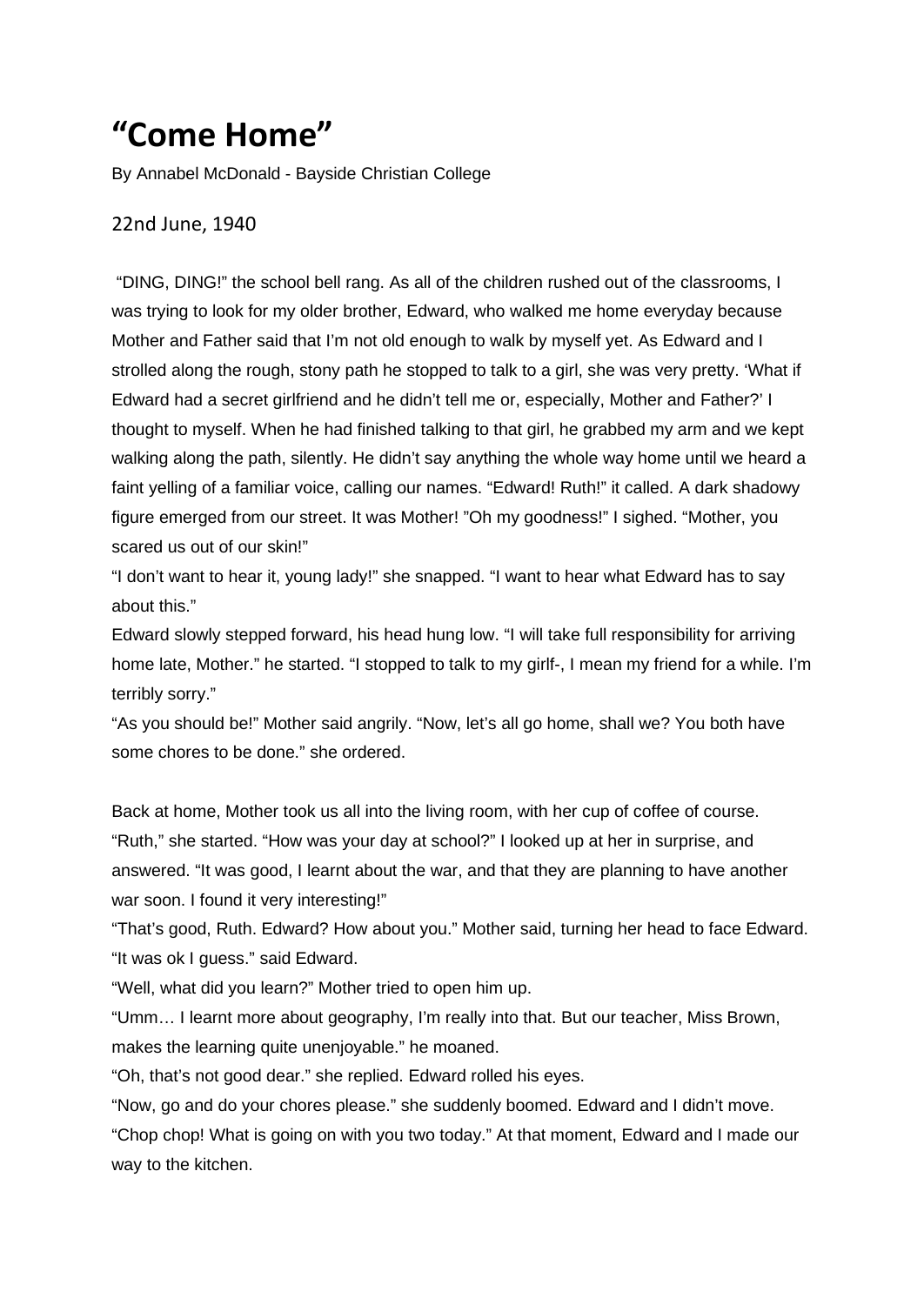That night, I was in my bedroom reading my book when Father slowly walked into my room. "Hello Father." I greeted him with a smile. He didn't say anything, instead he smiled and kept walking until he got to my bed. He sat down on the edge of the bed next to me and opened his mouth to say something. "Ruth, this may alarm you a little bit," he started. "Okay?" I said slowly. "I have signed myself up to go and fight for our country…"

I stared blankly at him, and then I woke up from my daydream. "You mean you're going to fight in the war?!" I whispered nervously.

"Yes I am," he said.

"Why did you sign up, Father? You'll have to leave us, and you might never come back." I said.

"Ruth, I signed up because I want to protect my country and fight for what is right." he spoke bravely. I wonder if he is nervous. 'Why would you sign yourself up for certain death?' I thought to myself. The war didn't seem so interesting anymore.

The next morning I was awoken by the sunlight shining through my curtains. I threw off the covers and tiredly walked into the kitchen, thinking about the news that was revealed to me last night. I feel like I grew up overnight and I had trouble sleeping, too. I had so many questions whizzing through my head, and all I knew was that life would never be the same. When I reached the kitchen I saw Father making toast. He wasn't his usual cheerful self. I wondered if Edward knew that Father had bravely signed himself up to go to war. As we all sat down at the table, we linked hands and said grace. Mother and Father loved to give thanks to the Lord, but Edward and I on the other hand don't mind whether we do it or not. We all ate our breakfast in silence and once we had finished, we all went off to do our own thing. The house had never had such a depressing vibe in the air. I went to my bedroom and shut the door behind me. I sat on my bed, legs crossed, and thought long and hard. With Father going to war, I felt unsteady. I didn't know whether to be happy for him or to feel sad. I don't see why there would be any reason to be happy for him.

A little while later, I was feeling hungry. I went into the kitchen to see if there was a snack. On the way I saw Father sitting on the couch reading the newspaper. I made a detour through the living room so that I could talk to Father. I sat down on the couch next to him and said "Hello Father, how are you feeling today?" There was no reply. "Father, are you alright?" I tried once more. He lowered the newspaper from his face and said "I am just feeling very nervous about leaving you, your brother and your mother. I don't even know why I signed up in the first place" he sighed.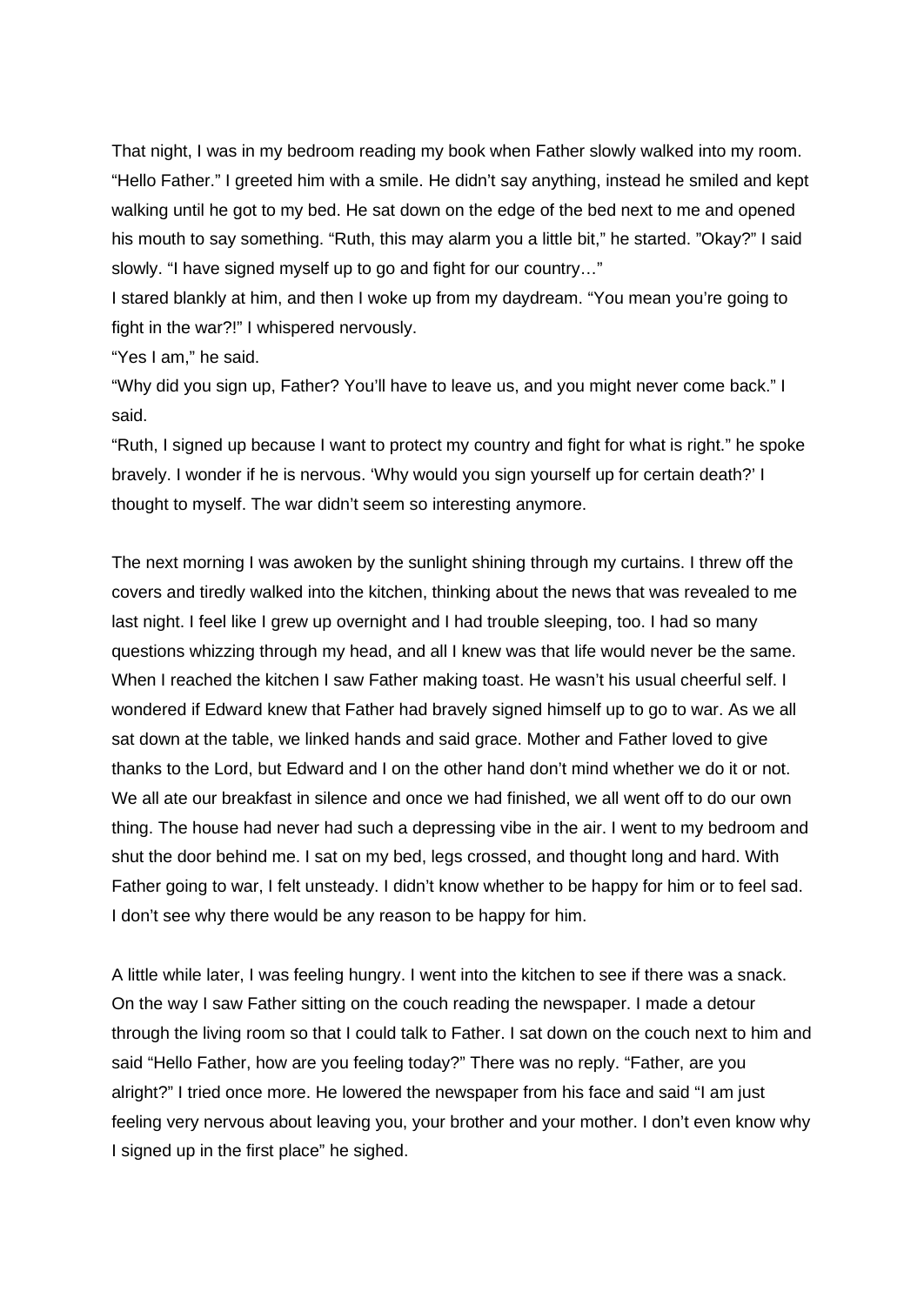"You signed up because you have a big heart, Father" I said with a smile. I burst into tears and so did Father. We sat together and hugged for the longest time. I suddenly realised that I hadn't even got my snack yet. I pulled away from Father's grip and said "I am going to get a snack, Father. Would you like anything?"

"Oh, a cup of tea would be lovely. Thank you, Ruth" he replied. I walked into the kitchen with a happy feeling in my stomach.

Later in the afternoon, Edward and I were playing outside in the street with our friends. I was playing jump rope with my best friend Valerie and Edward was playing marbles with his friend Ron. We heard Mother yell something to us from inside the house so we said goodbye to our friends and ran to see what she wanted.

"Ah, Mr Campbell these are my children, Edward and Ruth." she said proudly. "Say hello to Mr Campbell please, children."

"Hello, Mr Campbell." Edward and I chimed. Mr Campbell was a tall man wearing a suit and a hat. I felt like this was the appropriate time to curtsey. I nudged Edward in the ribs for him to bow.

"Oh, please. There is no need to curtsey or bow." Mr Campbell said kindly. I shot upright and stood still. I could feel my cheeks turning bright pink with embarrassment. 'I guess this wasn't the appropriate time to curtsey.'I thought to myself.

"Run along children. Mr Campbell, your father and I are going to have a little chat." she said shooing us away. I hurried to my bedroom and walked in circles mumbling things to myself. 'Why was Mr Campbell here?' 'What were they talking about?' 'Should I be worrying?' I had so many questions but I didn't know who to tell them to. I went into Edward's room thinking that he would be the best person to share my thoughts with.

After sharing my thoughts with Edward, I felt that the weight that was holding me down had been lifted off my shoulders. I went into our small living room hoping not to see Mr Campbell and my wish was granted. Mr Campbell was gone, and so was Father. I turned to face the kitchen and I saw Mother sitting at the table with a cup of coffee, reading the newspaper. She raised her head and looked at me with a smile."Can I help you, my dear?'

"Umm, yes. Where is Father?" I asked calmly, but on the inside I was bubbling with fear.

"Oh, he went with Mr Campbell to have an introduction to army camp." she said.

"Army camp? What's army camp?" I asked, confused.

"Army camp is where all the soldiers from Victoria are sent to train for 4 months so that they are ready to fight in the war."

"4 months?! That's a long time. Will we get to see him again after army camp?"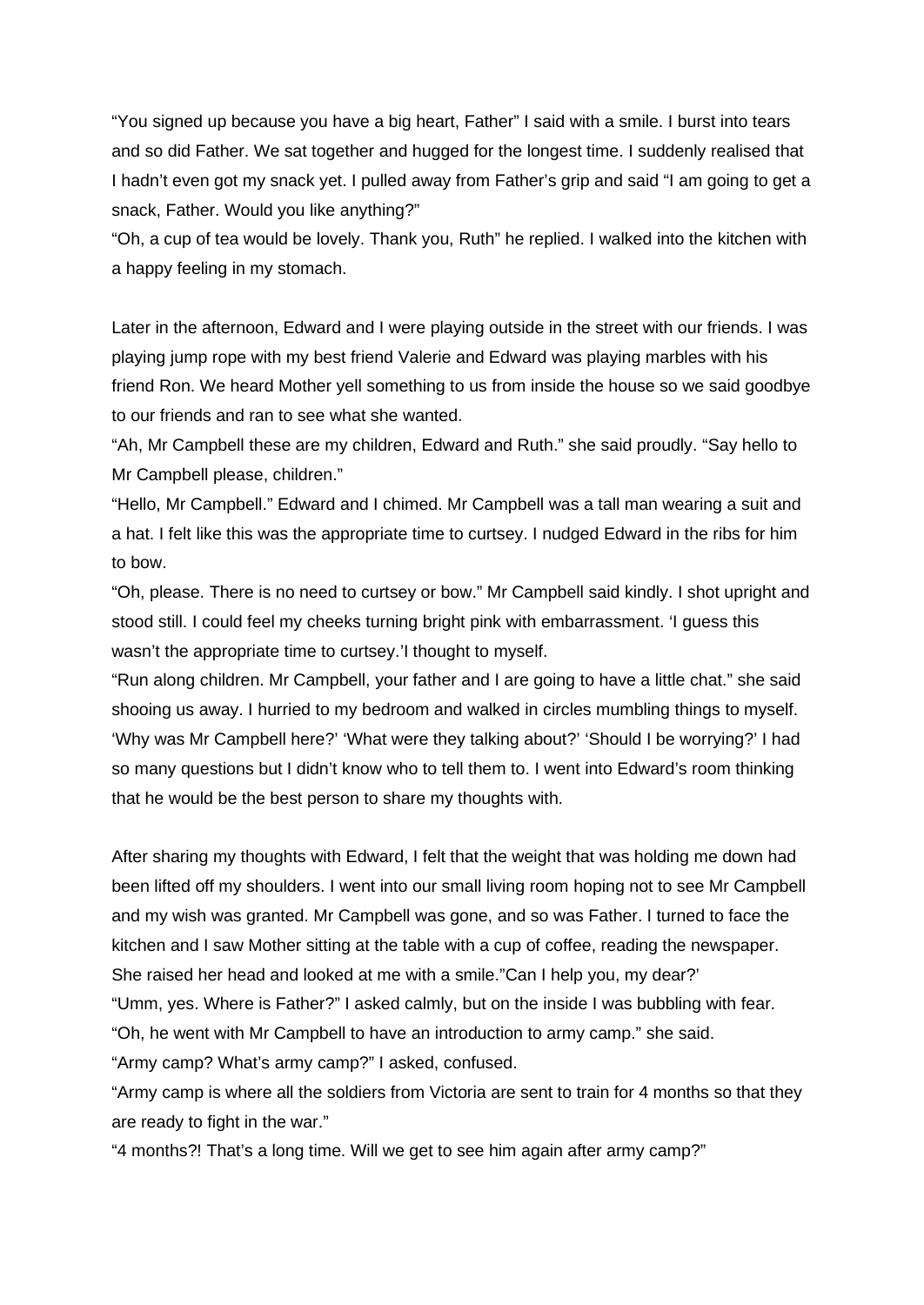Mother was not acting as calm now. "Unfortunately not. Straight after army camp, he will be sent to New Guinea and we don't know how long he will be gone for after that." I could see tears welling in her eyes. "But, you will get to spend time with him for the next week before he leaves." I didn't say anything and I wanted to stay strong, but it all had to come out. I burst into tears and ran into Mother's arms. I needed a warm, comforting hug.

"I am going to work now everyone!" Mother called early the next morning.

"You're going to work?" I asked tiredly.

"Yes, I am. I'm going to the big clothing factory in the centre of town to make army shirts for the soldiers going to war. You won't see much of me this week because I will be working long hours every day." she said on her way out of the door.

"Have a good day everybody."

"Bye!" Edward, Father and I sang. 'How could my life be changing so much in such little time?' I thought. 'Why do things have to be like this?' I feel like there are many secrets being kept within my family. At least we will get to spend time with Father this week, even if Mother will be gone. I want to always be able to look on the bright side of things, but with Father going away I don't know how I'm going to.

This week went by fast and many things happened. Mother ran out the door early each morning and came home late from the clothing factory each night. Edward and I got to spend quality time with Father, which was nice because he has been at work 6 hours a day for the past 11 weeks, and I had become more familiar with saying grace and thought that it might come in handy when Father is away. When Mother came home from the clothing factory on Sunday night I realised that Father would be leaving for army camp tomorrow morning. My heart skipped a beat whenever I thought about it. While Mother prepared dinner for us I sat on my bed breathing heavily, in and out. It felt like it had been forever when Mother finally called "Dinner is ready!" We ate our dinner with great depression. I looked across to Edward, but he didn't look at me. My stomach churned and twisted and I didn't feel like eating my meal of chicken and vegetables. I started to sob and then I just couldn't keep it in. The hot, wet tears rolled down my cheeks as Edward, Mother and Father rose from their seats and came to wrap me in a big hug. "This is what I will miss. Family cuddles." I said with a sad smile.

The next morning came, although none of us wanted it to, and it was time to say our goodbyes. A sad feeling washed over me when the time finally came. I told Father that I would write to him as often as I could and made him promise to return to us - he held me